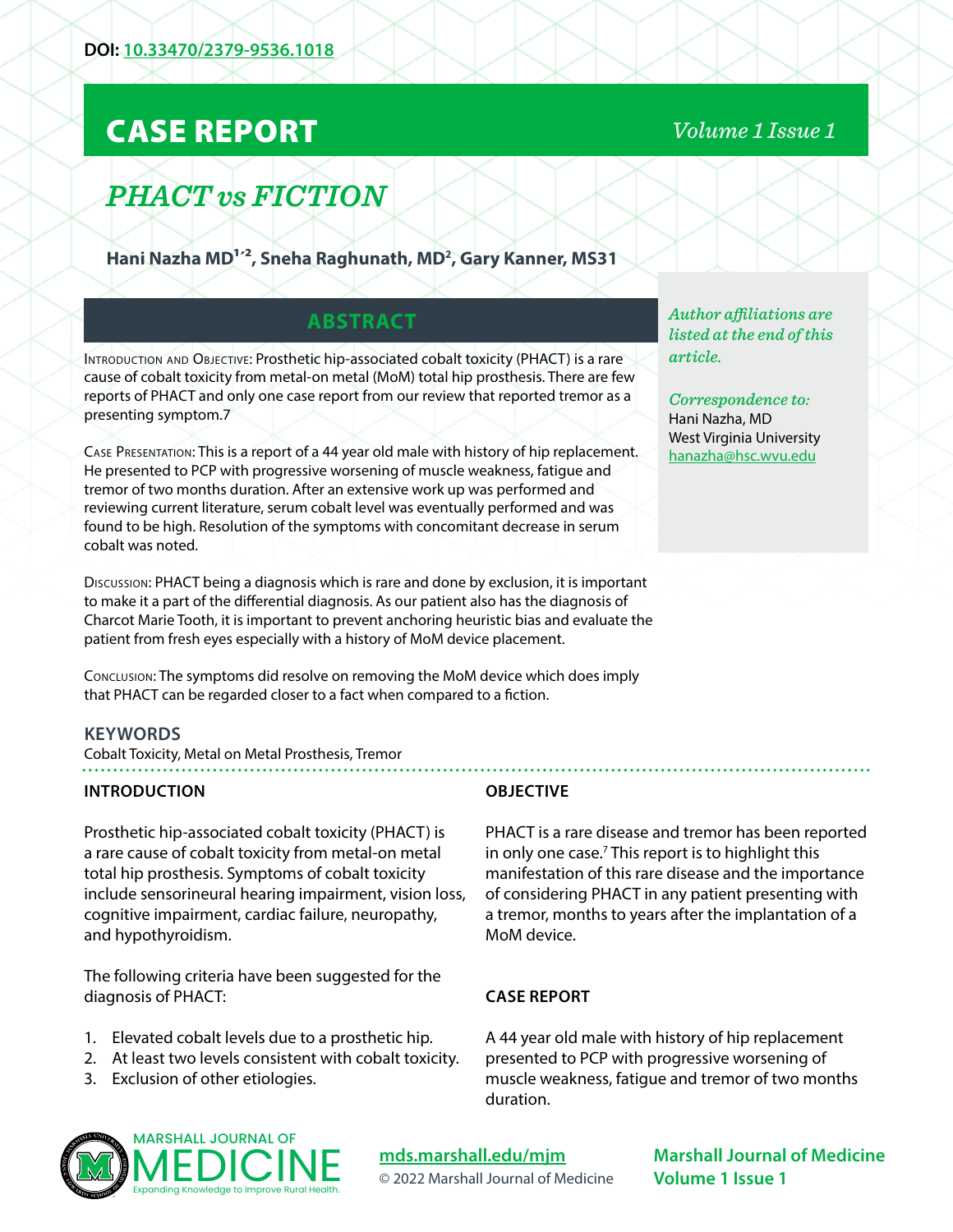The patient has past medical history of: Charcot Marie Tooth (CMT) type 1 A, Hypogonadism and Hip Osteoarthritis and had foot surgery for CMT and Hip replacement with a metal on metal prosthesis five years back.

#### **PHYSICAL EXAM**

Vital signs, chest, abdomen and heart exam were within the normal limits.

New onset high frequency low amplitude, intentional tremor of truncal and upper extremities is noted, Strength was decreased all over as well as proprioception and vibration in feet; Patient was chronically areflexic from his CMT.

#### **WORKUP**

After exhaustive work up and referrals, worsening of CMT, androgen deficiency and factitious disorder were considered.

Adequate testosterone replacement and thorough psychiatric evaluation didn't improve the tremor. Meanwhile, patient started complaining of hip pain, with his history of metal on metal hip joint Prosthesis and refractory tremor; cobalt levels were checked.

#### **IMAGING AND LABORATORY STUDIES**

Cobalt: 37 ng/ml ( $N = 0.0 - 0.9$ )

MRI brain was negative.

Nerve conduction study: severe chronic hereditary demyelinating neuropathy such as CMT 1A. However the temporal dispersion noted suggests an acquired inflammatory component.

Testosterone, Albumin and Chromium levels were within normal limits.



Right Hip MRI showing metallic artifact indicating a Metal on Metal Hip Prosthesis.



**[mds.marshall.edu/mjm](https://mds.marshall.edu/mjm/)** © 2022 Marshall Journal of Medicine

**Marshall Journal of Medicine Volume 1 Issue 1**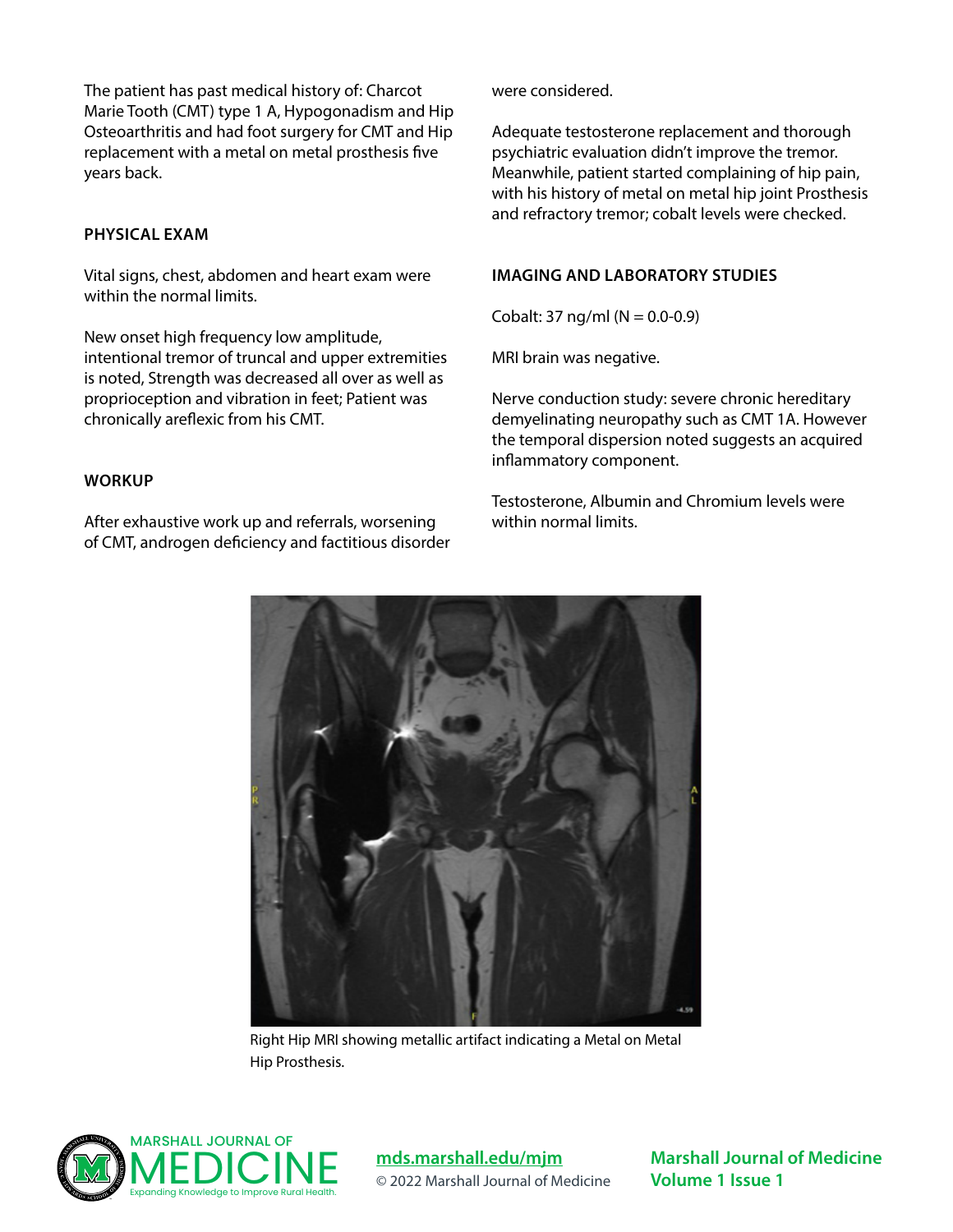#### **INTERVENTION**

Removal of metal on metal hip prosthesis, it was replaced with Polyethylene and Oxinium Prosthesis. Laboratory work and exam findings twelve weeks after intervention:

Cobalt: 2.6 ng/ml (N= 0.0- 0.9)

Complete resolution of tremor was noted.

#### **DISCUSSION**

While the use of metal-on-metal (MoM) hip devices in the USA is declining due to safety concerns, $<sup>1</sup>$ </sup> it is estimated that about 1 million MoM devices have been implanted worldwide in the past two decades.2 All such devices in the USA contain cobalt alloys. Normal wear and tear experienced by these devices has demonstrated release of metal microparticles and ions into systemic circulation.4 Concerns about device safety have caused product recalls and clinical guidelines by the Food and Drug Administration.<sup>5</sup>

This case of prosthetic hip-associated cobalt toxicity (PHACT) is significant for a few reasons. First of all, little is known about PHACT and few cases have been reported. A systematic review carried out by Devlin et al in 2013 found only 10 cases, which met their criteria.1 It is hypothesized by the authors that the prevalence of suspected PHACT will increase in the coming years due to a growing population of patients who have had MoM devices for many years as well as an increased index of suspicion in treating physicians. In this regard, this case certainly highlights the likelihood of PHACT being initially overlooked as a diagnosis.

Perhaps most significant about this case was the patient's chief complaint of tremor. Of the ten cases reported by Devlin et al, nine of them had neurologic manifestations yet only one of them presented with a tremor. In a 2012 review of neurological involvement of cobalt toxicity by all routes of ingestion by Catalini et al, only one out of eleven cases (the same case in fact) demonstrated tremor.6,7 Neurologic dysfunction due to cobalt toxicity by any route (the historic routes being cobaltous chloride

infusion for hematopoiesis, industrial exposure, and consumption of beer containing excess cobalt8) presents similarly to that seen in PHACT. The most common neurotoxic symptoms include hearing loss, visual impairment, and polyneuropathy. The mechanism by which cobalt causes neurotoxicity is controversial and likely multifactorial. Cobalt is known to be directly cytotoxic to neurons, disrupt oxidative phosphorylation, alter neurotransmitter regulation, phosphorylate MAP kinases, and repress the p53 gene.<sup>6</sup> And more recently, metal ions on cell- mediated immunity, lymphocyte reactivity and chemokine secretions have been demonstrated among other actions.<sup>10,11,12</sup>

Tremors are quite common with an estimated worldwide prevalence of essential tremor alone reaching as high as 5 percent of the population.<sup>9</sup> Also, CMT type 1A Neurological manifestation does include kyphoscoliosis, postural hand tremor, hypoacousia, motor and sensory loss and areflexia of upper and lower extremities, pes cavus.<sup>13</sup> This case, however, displayed a temporal relationship of device implantation followed by clinical symptoms as well as serum abnormalities, which were both relieved by removal of the device.

The discussion would not be completed if reports against PHACT were not reviewed. Retrospective and case studies measuring ERY have reported evidence against implant derived cobalt toxicity.14 Also in a self-reported cross sectional study, the neurological symptoms did not correlate to the elevated cobalt levels.15 This could be attributed to the rarity of this condition and the lack of concrete guidelines. This case is a good example of anchoring heuristic bias and how it can affect patient outcomes. This patient's known diagnoses of CMT as well as hypogonadism lead to exhaustive workup and referrals. As the patient's condition failed to improve, he underwent both testosterone replacement and psychiatric therapy for possible diagnoses of androgen deficiency and factitious disorder respectively.

#### **CONCLUSION**

This original case report describes a novel presentation of a poorly understood and rarely



**[mds.marshall.edu/mjm](https://mds.marshall.edu/mjm/)** © 2022 Marshall Journal of Medicine **Marshall Journal of Medicine Volume 1 Issue 1**